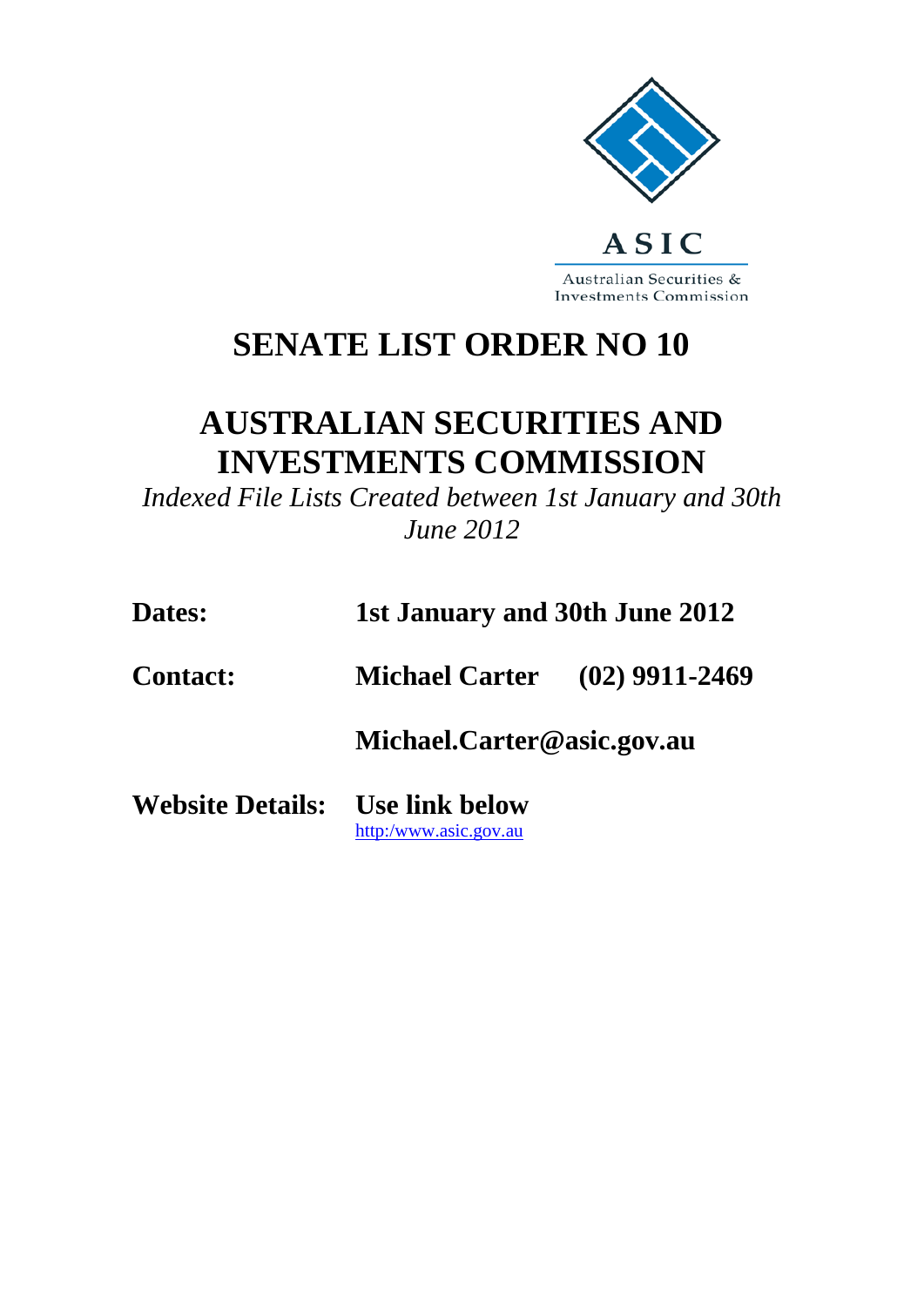| File Number               | <b>Title</b>                                                                                                                                      |
|---------------------------|---------------------------------------------------------------------------------------------------------------------------------------------------|
| FSR<br>2012/000003        | CHANGE OF CONTROL OR OWNERSHIP - FS22                                                                                                             |
| <b>FSR</b><br>2012/000263 | RG126 COMPENSATION ARRANGEMENTS DISCHARGE OF SECURITY BONDS                                                                                       |
| <b>FSR</b><br>2012/000395 | REVIEW OF PORTABLE VALUABLES COVER (PVC)                                                                                                          |
| FSR<br>2012/001519        | APPLICATIONS FOR EARLY DESTRUCTION OF BOOKS AND RECORDS FORM 574 AND 5026                                                                         |
| <b>FSR</b><br>2012/001985 | RG126 COMPENSATION ARRANGEMENTS DISCHARGE OF SECURITY BONDS                                                                                       |
| <b>FSR</b><br>2012/004007 | QUARTERLY REPORTS - SECTION 283BF(1)(A) EXTERNAL ADVICE                                                                                           |
| <b>FSR</b><br>2012/004013 | <b>FS65 CANCELLATIONS OF AUSTRALIAN FINANCIAL SERVICES LICENCES</b>                                                                               |
| <b>FSR</b><br>2012/004449 | PJC HEARING - STATUTORY OVERSIGHT OF ASIC WEDNESDAY 12 OCTOBER 2011                                                                               |
| FSR<br>2012/005693        | RG126 COMPENSATION ARRANGEMENTS DISCHARGE OF SECURITY BONDS                                                                                       |
| <b>FSR</b><br>2012/010638 | RG46-REVIEW AND UPDATE - CONSULTATION PAPER PROPOSING AMENDMENTS TO RG46<br>UNLISTED PROPERTY SCHEMES - IMPROVING DISCLOSURE FOR RETAIL INVESTORS |
| FSR<br>2012/012104        | RG126 COMPENSATION ARRANGEMENTS DISCHARGE OF SECURITY BONDS                                                                                       |
| <b>FSR</b><br>2012/012223 | <b>FS65 CANCELLATIONS OF AUSTRALIAN FINANCIAL SERVICES LICENCES</b>                                                                               |
| <b>FSR</b><br>2012/012255 | PROPOSED EXTENSION TO CLASS ORDER [CO10/630]                                                                                                      |
| FSR<br>2012/012674        | <b>CCU CORRESPONDENCE LICENSING</b>                                                                                                               |
| <b>FSR</b><br>2012/012716 | CCU-12-0218 - TREASURY - ####### RE CONCERNS OF ###### RE ####### AND #######                                                                     |
| FSR<br>2012/012717        | CCU-12-0189 -######## ####### RE CONCERNS RE ####### INCOME FUND AND #######                                                                      |
| <b>FSR</b><br>2012/012720 | CCU-12-0217 - TREASURY - ####### - ####### CONCERNS RE ####### AND #######                                                                        |
| FSR<br>2012/013322        | APPLICATIONS FOR EARLY DESTRUCTION OF BOOKS AND RECORDS FORM 574 AND 5026                                                                         |
| <b>FSR</b><br>2012/014185 | <b>SUSPENSION OF AFS LICENCE</b>                                                                                                                  |
| FSR<br>2012/015586        | APPLICANT: ####### ####### MATTER FOI APPLICATION                                                                                                 |
| PMR<br>2012/000130        | UNLISTED PROPERTY RE COMPLIANCE PROJECT 2011-2012                                                                                                 |
| PMR<br>2012/000691        | <b>ACC PROJECT</b>                                                                                                                                |
| PMR<br>2012/001012        |                                                                                                                                                   |
| PMR<br>2012/001346        | <b>COMMODITY TASK FORCE</b>                                                                                                                       |
| PMR<br>2012/001901        | ADVICE STANDARD & COMPLEX FINANCIAL REPORTING GROUP FILE PART 14                                                                                  |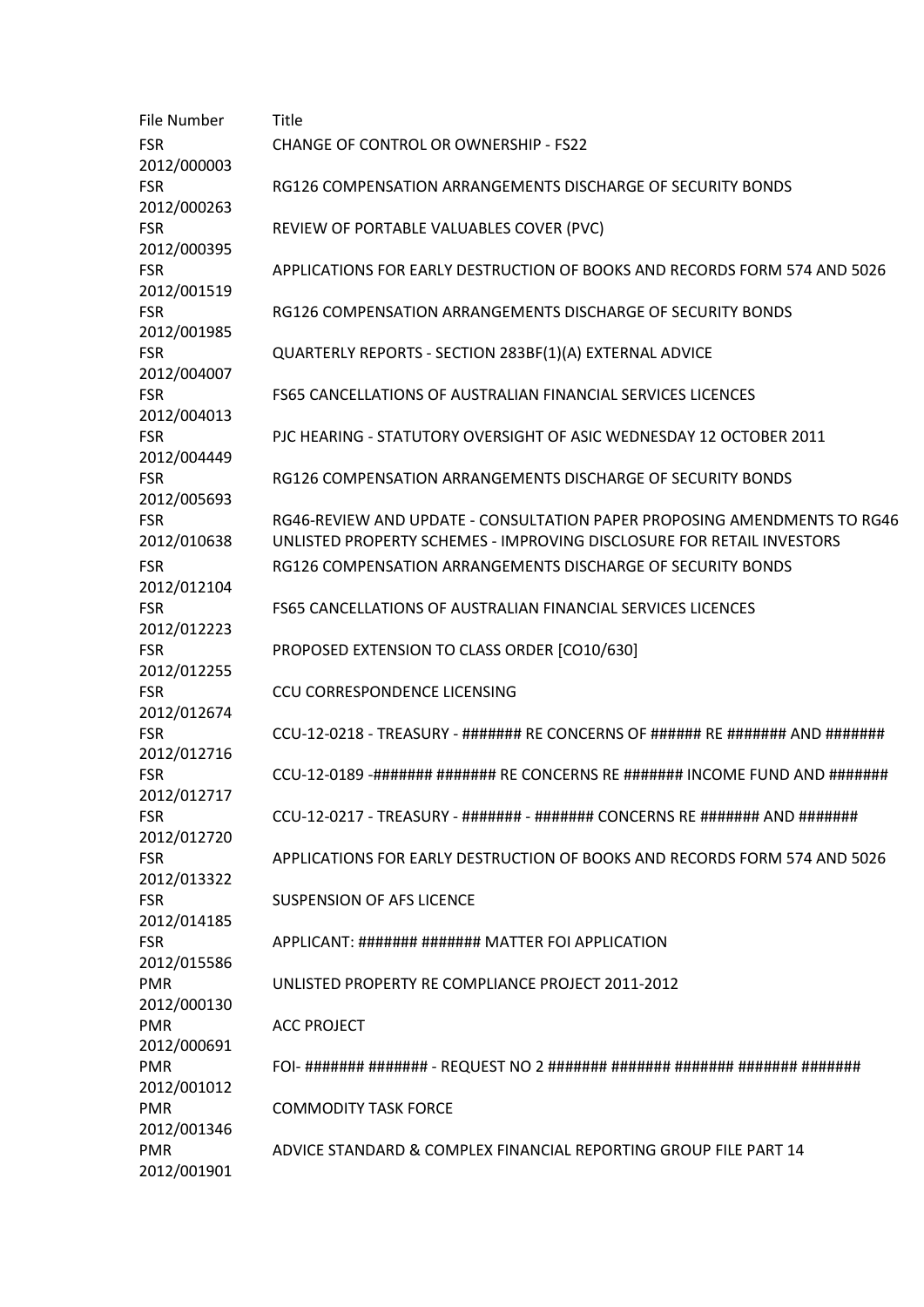| <b>PMR</b><br>2012/001961 | <b>COMPETITION COST RECOVERY PART 5</b>                                                                                                   |
|---------------------------|-------------------------------------------------------------------------------------------------------------------------------------------|
| <b>PMR</b><br>2012/002049 | <b>CORPORATIONS - RELATED PARTY PROJECT - 2012</b>                                                                                        |
| <b>PMR</b><br>2012/002193 | ASIC COMMENTS ON TREASURY DISCUSSION PAPER: HANDLING AND USE OF CLIENT<br>MONEY IN RELATION TO OVER -THE COUNTER DERIVATIVES TRANSACTIONS |
| <b>PMR</b>                | RETAIL OTC DERIVATIVES ISSUERS: FINANCIAL RESOURCE REQUIREMENTS                                                                           |
| 2012/002194               |                                                                                                                                           |
| <b>PMR</b><br>2012/002263 | <b>COMPETITION FOR MARKET SERVICES VOLUME 17</b>                                                                                          |
| <b>PMR</b>                | FOI APPLICATION - BY ####### ####### - RE CORRESPONDENCE BETWEEN ASIC & APRA;                                                             |
| 2012/002811               | ASIC & #######- 24/1 - DEED OF AMENDMENT.                                                                                                 |
| <b>PMR</b><br>2012/002812 | FOI APPLICATION - BY ###########- RE CORRESPONDENCE BETWEEN ASIC & APRA; ASIC &<br>####### - 25/1 - MATTER OF PENSIONS                    |
| <b>PMR</b><br>2012/002814 | FOI APPLICATION - BY ########## - RE CORRESPONDENCE BETWEEN ASIC & APRA; ASIC &<br>####### - 26/1 - MISSING CONTRIBUTION PAYMENTS         |
| <b>PMR</b><br>2012/002972 | IOSCO SC2 MANDATE ON MARKET STRUCTURE QUESTIONNAIRE ON CHANGES IN MARKET<br><b>STRUCTURES</b>                                             |
| <b>PMR</b><br>2012/003029 | <b>EUROPEAN CRA3 REGULATION</b>                                                                                                           |
| <b>PMR</b><br>2012/003032 | <b>PROJECT - REGULATORY GUIDE 74 UPDATE</b>                                                                                               |
| <b>PMR</b><br>2012/003556 | FOI APPLICATION - BY ####### ####### - RE CORRESPONDENCE BETWEEN ASIC & APRA                                                              |
| <b>PMR</b>                | EXCHANGE MARKET OPERATORS BUSINESS CONTINUITY PLANNING & BUSINESS IMPACT                                                                  |
| 2012/003677               | ANALYSIS 2012                                                                                                                             |
| <b>PMR</b>                | <b>TRANSFER TO MARKET SUPERVISION</b>                                                                                                     |
| 2012/003906               |                                                                                                                                           |
| <b>PMR</b>                | PJC SUBMISSIONS - INQUIRY INTO THE COLLAPSE OF TRIO CAPITOL AND ANY OTHER                                                                 |
| 2012/004397               | <b>RELATED MATTERS</b>                                                                                                                    |
| <b>PMR</b>                | INQUIRY INTO TRIO CAPITAL/ASTARRA ####### ####### #######                                                                                 |
| 2012/004398<br><b>PMR</b> | FOFA - PJC SUBMISSIONS RECEIVED BY COMMITTEE ####### ####### #######                                                                      |
| 2012/004400               |                                                                                                                                           |
| <b>PMR</b>                | TRANS TASMAN BANKING COUNCIL HEADS MEETINGS ####### ####### #######                                                                       |
| 2012/004431<br><b>PMR</b> | PJC HEARING - STATUTORY OVERSIGHT OF ASIC WEDNESDAY 24 NOVEMBER 2010                                                                      |
| 2012/004433<br><b>PMR</b> | NEW ZEALAND FINANCIAL MARKETS AUTHORITY AND ASIC JOINT COMMISSION MEETINGS                                                                |
| 2012/004435               |                                                                                                                                           |
| <b>PMR</b><br>2012/004436 | ASIC EXTERNAL ADVISORY PANEL MEETINGS JOHN PRICE'S FILE                                                                                   |
| <b>PMR</b><br>2012/004439 | EMERGING RISK COMMITTEE MEETINGS ####### ####### #######                                                                                  |
| <b>PMR</b><br>2012/004442 | COUNCIL OF FINANCIAL REGULATORS MEETINGS 2010 AND SECURITIES MARKETS<br><b>WORKING GROUP MEETINGS 2010</b>                                |
| <b>PMR</b><br>2012/004450 | LAW COUNCIL PRESENTATION: LITIGATION FUNDERS ####### ####### #######                                                                      |
| <b>PMR</b><br>2012/004454 | SENATE ESTIMATES - STATUTORY OVERSIGHT OF ASIC - TUESDAY 31 MAY 2011                                                                      |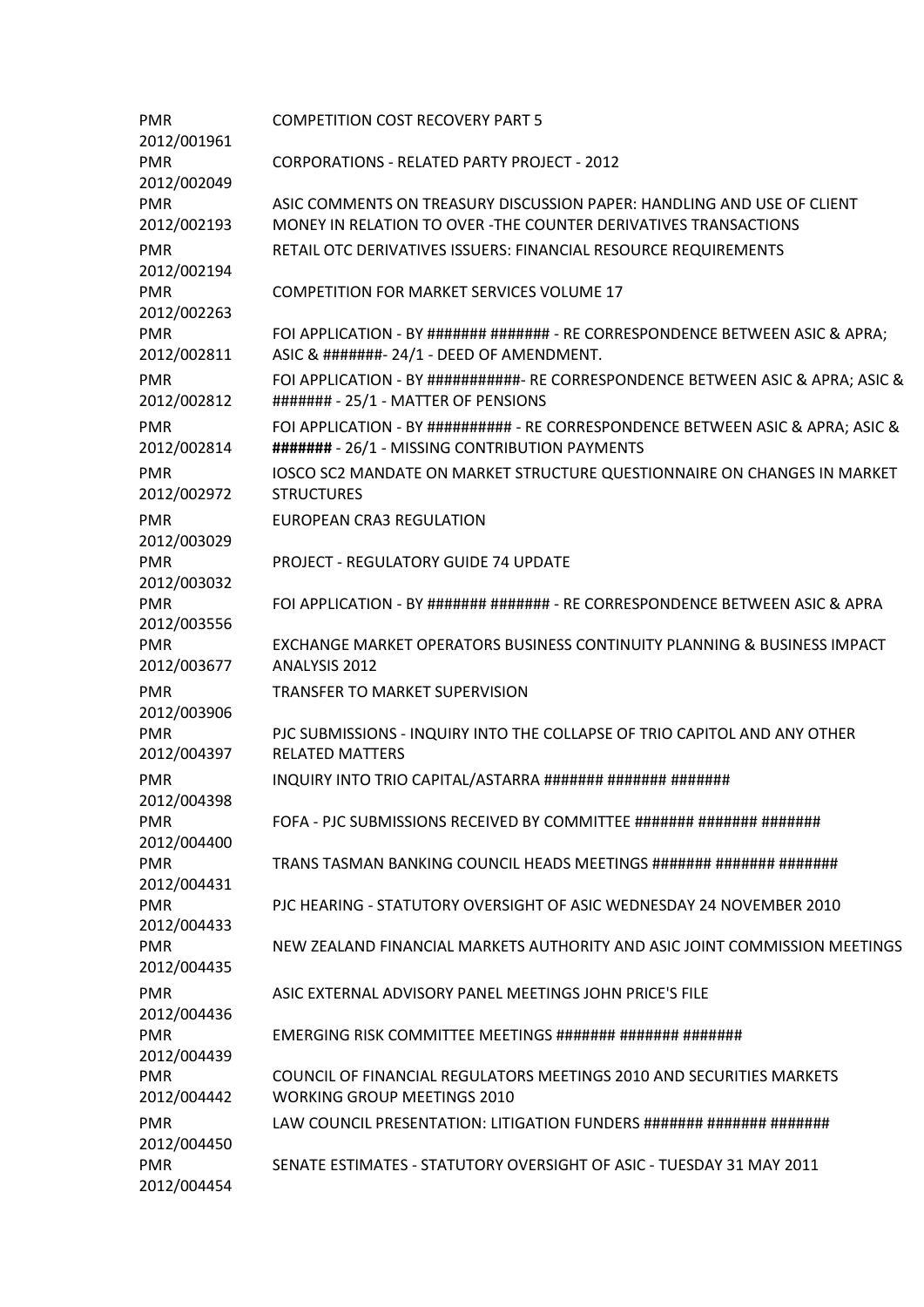| <b>PMR</b><br>2012/004455 | CARBON ENERGY MARKETS & CARBON REFORMS ####### ####### ########                                  |
|---------------------------|--------------------------------------------------------------------------------------------------|
| <b>PMR</b><br>2012/004464 | FUTURE OF FINANCIAL ADVICE (FOFA) PROGRAMME BOARD MEETINGS                                       |
| <b>PMR</b><br>2012/004466 | FOFA - ADVISORY PANEL ON STANDARDS & ETHICS FOR FINANCIAL ADVISERS MEETINGS                      |
| <b>PMR</b><br>2012/005015 | <b>GREENHOUSE GAS MEETING 2008</b>                                                               |
| <b>PMR</b><br>2012/005021 | REGULATORY GUIDE 180 - COMMENTS 2007                                                             |
| <b>PMR</b><br>2012/005022 | CORPORATIONS LEGISLATION AMENDMENT (SIMPLER REGULATORY SYSTEM) BILL 2007                         |
| <b>PMR</b><br>2012/005420 | FOREIGN INVESTMENT REVIEW BOARD APPLICATIONS 2 MARCH 2012 SYDNEY RESPONSES<br>PART <sub>67</sub> |
| <b>PMR</b><br>2012/005704 | EX GRATIA PAYMENTS FOR TRIO INVESTORS - GUIDANCE SOUGHT FROM TREASURY                            |
| <b>PMR</b><br>2012/005709 | LONG-TAIL LIABILITIES - ASIC SUBMISSION TO CAMAC JUNE 2007                                       |
| <b>PMR</b><br>2012/005714 | CFO ESSENTIALS: INTERPRETATIONS OF IFRIC PRESENTATION NOTES 27 MAY 2008                          |
| <b>PMR</b><br>2012/005762 | DISCUSSION PAPER - CHARITABLE FUNDRAISING REGULATION REFORM                                      |
| <b>PMR</b><br>2012/005796 | ASP IMPROVEMENT PROJECT                                                                          |
| <b>PMR</b><br>2012/006231 | REGULATORY GUIDE 180 AUDITOR REGISTRATION JANUARY 2008                                           |
| <b>PMR</b><br>2012/006233 | SELF MANAGED SUPER FUNDS - SMSF                                                                  |
| <b>PMR</b><br>2012/006241 | FUTURE OF FINANCIAL ADVICE - FOFA                                                                |
| <b>PMR</b><br>2012/006342 | FSAP - THE FINANCIAL SECTOR ASSESSMENT PROGRAM                                                   |
| <b>PMR</b><br>2012/006346 | TRUSTEE COMPANIES : POLICY DEVELOPMENT ON VOLUNTARY TRANSFER<br>DETERMINATIONS.                  |
| <b>PMR</b><br>2012/006512 | ASIC TAKEOVERS POLICY UPDATE & CONSOLIDATION PART 11                                             |
| <b>PMR</b><br>2012/006513 | ASIC TAKEOVERS POLICY UPDATE & CONSOLIDATION PART 12                                             |
| <b>PMR</b><br>2012/006749 | AASB - AUSTRALIAN ACCOUNTING STANDARDS BOARD                                                     |
| <b>PMR</b><br>2012/006750 | NIA CFO ESSENTIALS: FINANCIAL REPORTING MASTERCLASS 30 MAY 2008                                  |
| <b>PMR</b><br>2012/006887 | <b>IOSCO STANDING COMMITTEE 2 PART 12</b>                                                        |
| <b>PMR</b><br>2012/007588 | MONEY MARKET FUND SURVEILLANCE PROJECT                                                           |
| <b>PMR</b><br>2012/007597 | MONEY MARKET FUND SURVEILLANCE ACTIVITY                                                          |
| <b>PMR</b><br>2012/007599 | MONEY MARKET FUND SURVEILLANCE PROJECT                                                           |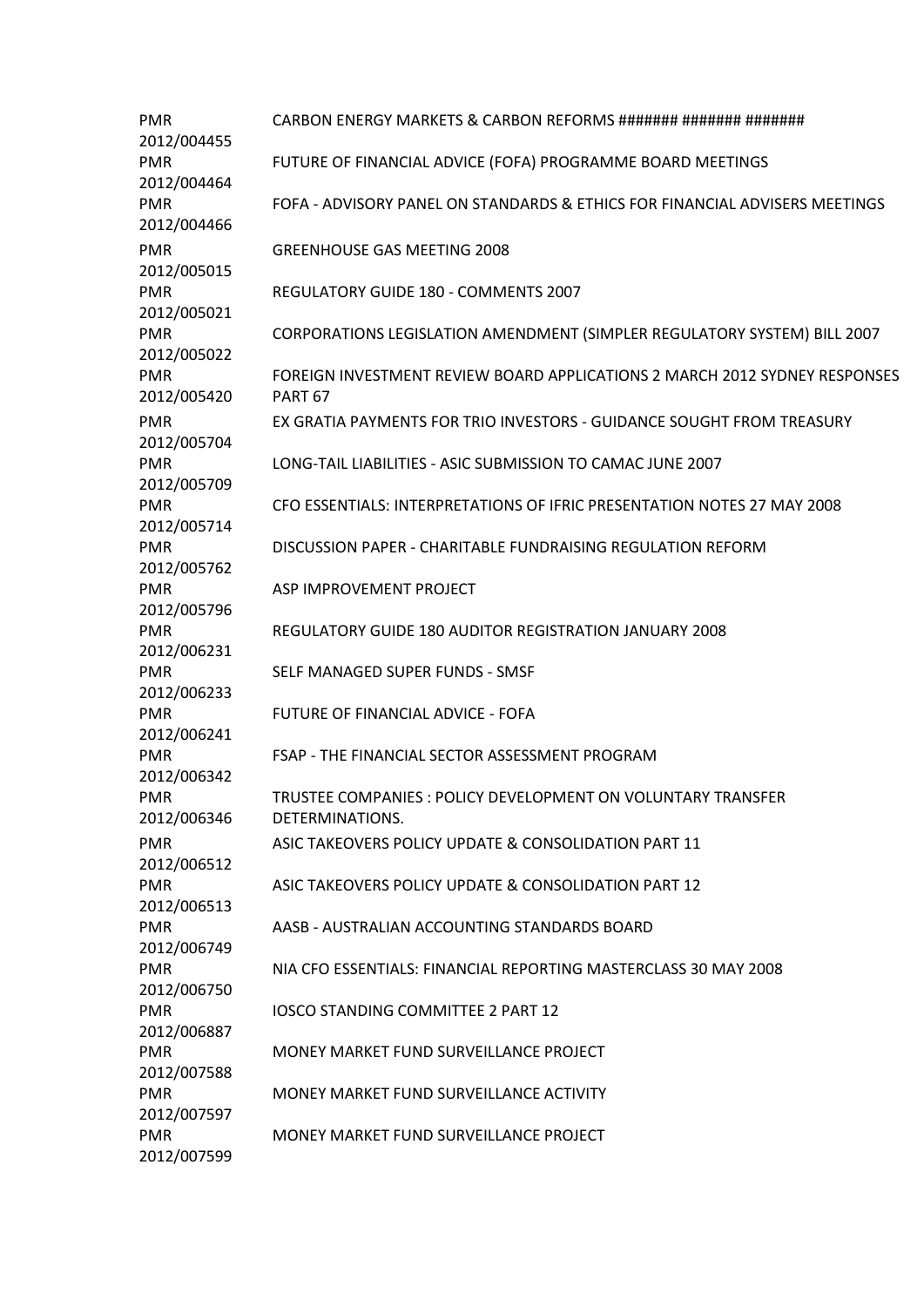| <b>PMR</b><br>2012/007633 | REGULATORY GUIDE ON EXCHANGE MARKET SYSTEMS AND CONTROLS CP 168 C5 AND<br><b>REG 172.</b>         |
|---------------------------|---------------------------------------------------------------------------------------------------|
|                           |                                                                                                   |
| <b>PMR</b><br>2012/009298 | FOREIGN INVESTMENT REVIEW BOARD APPLICATIONS 16 APRIL 2012 SYDNEY RESPONSES<br>PART <sub>68</sub> |
| <b>PMR</b>                | IOP FUNERAL PLAN PROJECT - ACBF SURVEILLANCE VOLUME 2                                             |
| 2012/009347               |                                                                                                   |
| <b>PMR</b>                | <b>MARKET MANIPULATION ENQUIRY</b>                                                                |
| 2012/009372               |                                                                                                   |
| <b>PMR</b><br>2012/009825 | <b>IOSCO STANDING COMMITTEE 2 PART 13</b>                                                         |
| <b>PMR</b>                | <b>IOSCO STANDING COMMITTEE 2 PART 14</b>                                                         |
| 2012/009826               |                                                                                                   |
| <b>PMR</b>                | ASIC TAKEOVERS POLICY UPDATE & CONSOLIDATION PART 13                                              |
| 2012/010115               |                                                                                                   |
| <b>PMR</b>                | ASIC TAKEOVERS POLICY UPDATE & CONSOLIDATION PART 14                                              |
| 2012/010116               |                                                                                                   |
| <b>PMR</b>                | ASIC TAKEOVERS POLICY UPDATE & CONSOLIDATION PART 15                                              |
| 2012/010117               |                                                                                                   |
| <b>PMR</b>                | FOREIGN INVESTMENT REVIEW BOARD APPLICATIONS 27 APRIL 2012 SYDNEY RESPONSES                       |
| 2012/010291               | PART <sub>69</sub>                                                                                |
| <b>PMR</b>                | PRIME REPORTS FOR INVESTMENT MANAGERS & SUPERANNUATION                                            |
| 2012/010292               |                                                                                                   |
| <b>PMR</b>                | ############ CHANGE TO INDEPENDENT ASSESSORS DETAILS                                              |
| 2012/010480               |                                                                                                   |
| <b>PMR</b>                | ####### ####### ####### - CRA ANNUAL COMPLIANCE REPORT 2011                                       |
| 2012/010540               |                                                                                                   |
| <b>PMR</b>                | ####### - CRA ANNUAL COMPLIANCE REPORT 2011                                                       |
| 2012/010543               |                                                                                                   |
| <b>PMR</b>                | ####### ####### - CRA ANNUAL COMPLIANCE REPORT 2011                                               |
| 2012/010544               |                                                                                                   |
| <b>PMR</b><br>2012/010637 | RISK PROFILED ENTITIES PROJECT - 2011/12 FY BUSINESS PLAN PROJECT                                 |
| PMR                       | RG 203: DO I NEED A CREDIT LICENCE?                                                               |
| 2012/011292               |                                                                                                   |
| <b>PMR</b>                | LEGAL SERVICES BOARD - PROPOSED DEBT REPAYMENT SERVICE                                            |
| 2012/011592               |                                                                                                   |
| <b>PMR</b>                | <b>RG34 AUDITORS OBLIGATIONS</b>                                                                  |
| 2012/011748               |                                                                                                   |
| <b>PMR</b>                | CPAA AUSTRALIAN REPORTING & STANDARDS AUGUST 2007                                                 |
| 2012/011752               |                                                                                                   |
| <b>PMR</b>                | <b>INFORMATION RELEASE IR 07-55 AUDITOR NOTIFICATIONS ABOUT AFS LICENSEES</b>                     |
| 2012/011802               |                                                                                                   |
| <b>PMR</b>                | ACCOUNTING LIAISON MEETING SPEAKER NOTES MAY-JUNE 2008                                            |
| 2012/011803               |                                                                                                   |
| <b>PMR</b>                | <b>AUDITOR REGISTRATION ROUNDTABLE 25 NOV 2008</b>                                                |
| 2012/011805               |                                                                                                   |
| <b>PMR</b>                | SPEAKER NOTES - PROPERTY ACCOUNTING UPDATE LUNCHEON SEPTEMBER 2008                                |
| 2012/011815               |                                                                                                   |
| <b>PMR</b>                | SEMINAR NOV 2008 - EDUCATION ON ASX LISTING RULE REQUIREMENTS                                     |
| 2012/011817               |                                                                                                   |
| <b>PMR</b>                | APRA SNACC MEETING PAPERS 6 FEBRUARY 2008                                                         |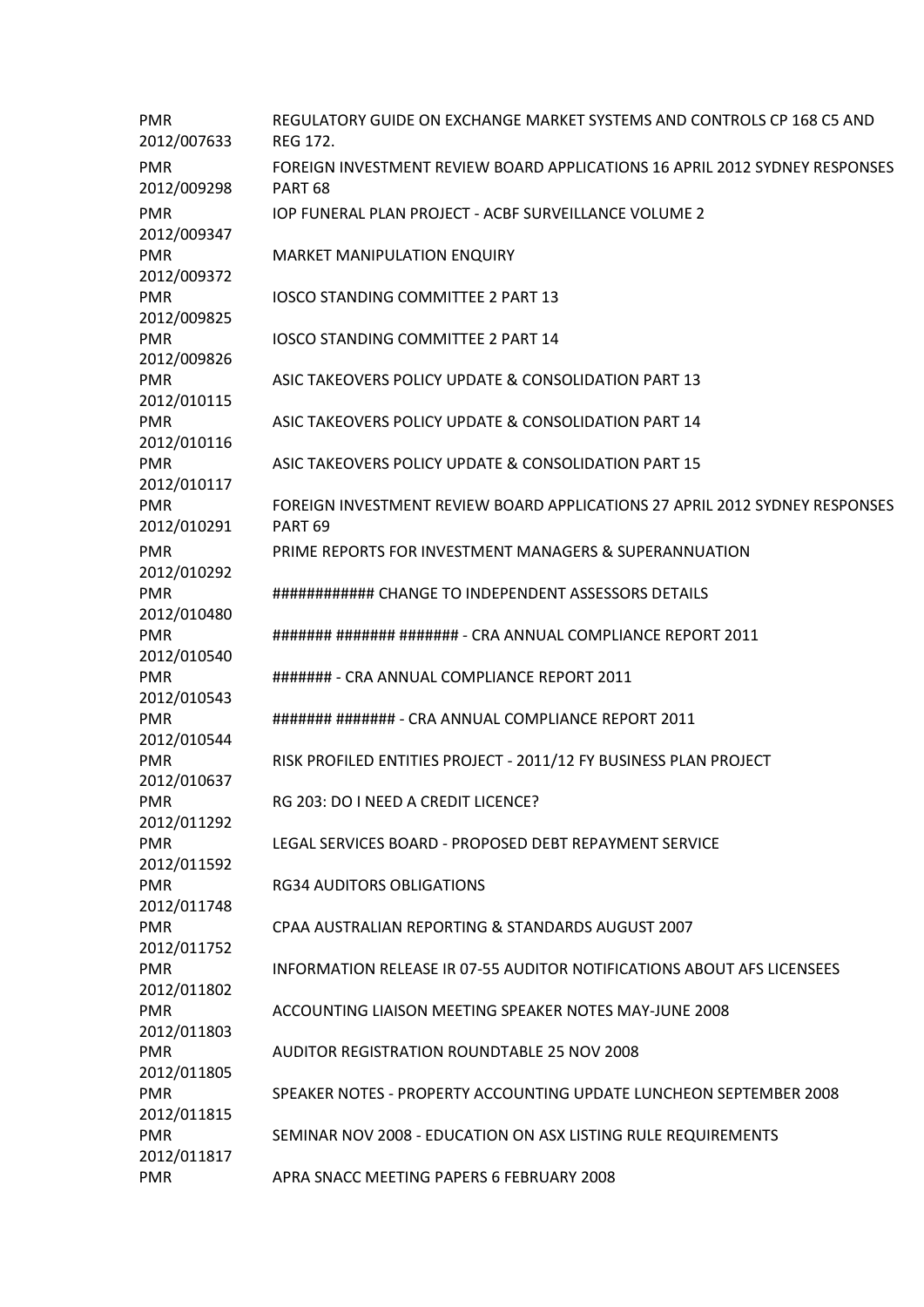| 2012/011827               |                                                                                                                 |
|---------------------------|-----------------------------------------------------------------------------------------------------------------|
| <b>PMR</b>                | ASIC FINANCIAL REPORTING AND AUDIT UPDATE PRESENTATION - OCTOBER 2007                                           |
| 2012/012032               |                                                                                                                 |
| <b>PMR</b>                | ASIC FINANCIAL REPORTING UPDATE PRESENTATION - DECEMBER 2007                                                    |
| 2012/012034               |                                                                                                                 |
| <b>PMR</b>                | UNLISTED UNRATED DEBENTURES - AUDITING AND OTHER ISSUES - NOV 2007                                              |
| 2012/012036               |                                                                                                                 |
| <b>PMR</b>                | APLMA - ASIA PACIFIC LOAN MARKET ASSOCIATION                                                                    |
| 2012/012381               |                                                                                                                 |
| <b>PMR</b>                | <b>BRLF - BUSINESS REPORTING LEADERS FORUM</b>                                                                  |
| 2012/012383               |                                                                                                                 |
| <b>PMR</b>                | <b>EXPECTATION GAPS PROJECT</b>                                                                                 |
| 2012/012389               |                                                                                                                 |
| <b>PMR</b>                | <b>AUDIT INSPECTION RE-ENGINEERING</b>                                                                          |
| 2012/012402               |                                                                                                                 |
| <b>PMR</b>                | SUNSETTING OF LEGISLATIVE INSTRUMENTS - DCI REVIEW                                                              |
| 2012/012715               |                                                                                                                 |
| <b>PMR</b>                | <b>CONSUMERS AND RETAIL INVESTORS - STATUTORY COMPENSATION - VOLUME 1</b>                                       |
| 2012/013026               |                                                                                                                 |
| <b>PMR</b>                | <b>CONSUMERS AND RETAIL INVESTORS - STATUTORY COMPENSATION - VOLUME 2</b>                                       |
| 2012/013027               |                                                                                                                 |
| <b>PMR</b>                | <b>CONSUMERS AND RETAIL INVESTORS - STATUTORY COMPENSATION - VOLUME 3</b>                                       |
| 2012/013029               |                                                                                                                 |
| <b>PMR</b>                | FOFA: STATUTORY COMPENSATION SCHEME RSJ'S FINAL REPORT 2011-2012                                                |
| 2012/013260               |                                                                                                                 |
| <b>PMR</b>                | FOFA: STATUTORY COMPENSATION SCHEME RSJ'S FINAL REPORT 2011-2012                                                |
| 2012/013290               |                                                                                                                 |
| <b>PMR</b>                | FOFA: STATUTORY COMPENSATION SCHEME ASIC'S SUBMISSION TO TREASURY'S                                             |
| 2012/013307               | <b>CONSULTATION 2012</b>                                                                                        |
| <b>PMR</b>                | TERM DEPOSITS FOLLOW-UP REVIEW - PART 2                                                                         |
| 2012/013547               |                                                                                                                 |
| <b>PMR</b>                | FOI APPLICATION - ####### #######                                                                               |
| 2012/013631               |                                                                                                                 |
| <b>PMR</b>                | FOREIGN INVESTMENT REVIEW BOARD APPLICATIONS 13 JUNE 2012 SYDNEY RESPONSES                                      |
| 2012/014243               | <b>PART 71</b>                                                                                                  |
| <b>PMR</b>                | <b>CARRY BACK FINANCE PROJECT</b>                                                                               |
| 2012/014439               |                                                                                                                 |
| <b>PMR</b>                | US SECURITIES AND EXCHANGE COMMISSION NATIONALLY RECOGNISED STATISTICAL                                         |
| 2012/015131               | <b>RATING ORGANISATIONS - PART 1</b>                                                                            |
|                           |                                                                                                                 |
| <b>PMR</b><br>2012/015133 | US SECURITIES AND EXCHANGE COMMISSION NATIONALLY RECOGNISED STATISTICAL<br><b>RATING ORGANISATIONS - PART 2</b> |
|                           |                                                                                                                 |
| <b>PMR</b>                | US SECURITIES AND EXCHANGE COMMISSION NATIONALLY RECOGNISED STATISTICAL                                         |
| 2012/015134               | <b>RATING ORGANISATIONS - PART 3</b>                                                                            |
| <b>PMR</b>                | MEMORANDUM OF UNDERSTANDING - ASIC AND CLEAN ENERGY REGULATOR                                                   |
| 2012/015193               |                                                                                                                 |
| <b>PMR</b>                | <b>SUBMISSIONS TO CP 146</b>                                                                                    |
| 2012/015195               |                                                                                                                 |
| <b>PMR</b>                | SUPERANNUATION FORECASTS                                                                                        |
| 2012/015198               |                                                                                                                 |
| <b>PMR</b>                | <b>IOSCO SURVEY - RETAIL STRUCTURED PRODUCTS</b>                                                                |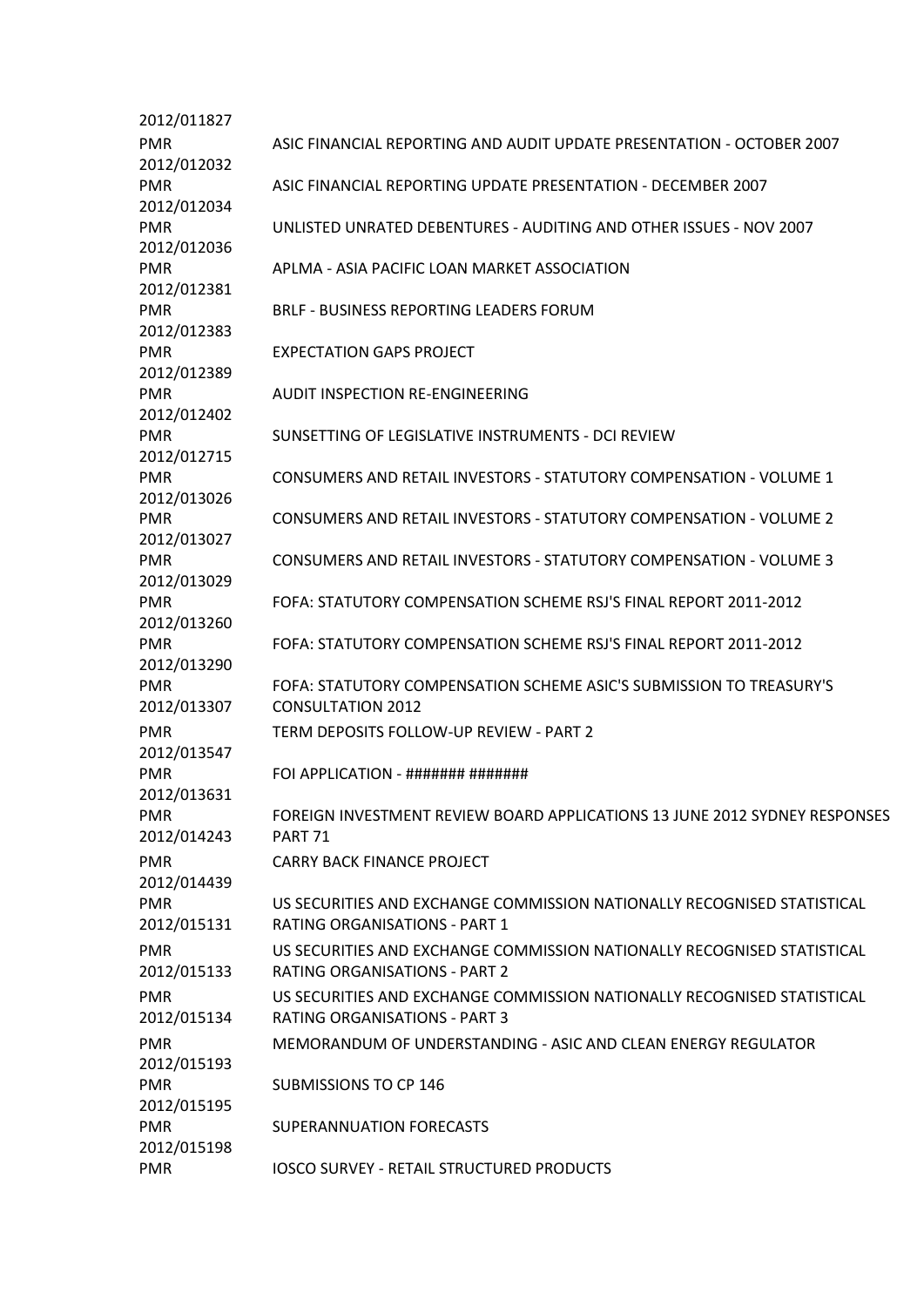## 2012/015648 PMR 2012/015670 DEFINED BENEFIT FUNDS PROJECT - VBI DISCLOSURE REQUIREMENTS

| Name                                                                                                        | Parent                                         | File Number   |
|-------------------------------------------------------------------------------------------------------------|------------------------------------------------|---------------|
| PJC Report on Shareholder Voting                                                                            | Submissions &<br><b>Government Relations</b>   | 2012 - 000129 |
| Internal Audit Review 2011-2012 Project 02 -<br>Implementation of Government Policy (Market<br>Supervision) | Audit, Assurance &<br>Compliance               | 2012 - 000201 |
| Response to Submissions - CP 151 Debt<br>Securities                                                         | Reports - Other                                | 2012 - 000266 |
| Response to Submissions - CP 167 - Advertising<br><b>Financial Products and Services</b>                    | Reports - Other                                | 2012 - 000398 |
| International Secondment Project                                                                            | <b>Business Activity Projects</b>              | 2012 - 000423 |
| MI1 Senate Estimates/PJC                                                                                    | FE Deterrence - Market<br>Integrity 1          | 2012 - 000468 |
| Parliamentary Joint Committee                                                                               | Government                                     | 2012 - 000495 |
| RBA Banking Services - Variation and Option<br>2012                                                         | <b>Disposed Files March</b><br>2011 - Dec 2011 | 2012 - 000715 |
| Submission to Treasury- Gift Cards                                                                          | Submissions                                    | 2012 - 000763 |
| <b>International Co-operation Requests</b>                                                                  | Reporting                                      | 2012 - 000775 |
| Shadow Shopping Study of Retirement Advice                                                                  | Reports - Other                                | 2012 - 000925 |
| <b>Regulatory Guides</b>                                                                                    | Deposit Takers, Credit &<br>Insurers           | 2012 - 001186 |
| HOKUF - Parent Resources project - Website<br>content and design advice                                     | Consumers & Investors<br>Low Value Procurement | 2012 - 001244 |
| Regulatory Update 2012 - Insights from ASIC<br>February 2012                                                | <b>Published Speeches</b>                      | 2012 - 001359 |
| ASIC Regulation of Registered Liquidators                                                                   | Reports - Other                                | 2012 - 001458 |
| Policy - Cyber threats                                                                                      | Other - Policy<br>Development                  | 2012 - 001522 |
| Response to Submissions - CP 170 Downstream<br>Acquisitions - Update to RG 71                               | Reports - Other                                | 2012 - 001647 |
| <b>International Cooperation Requests</b>                                                                   | Investors & Financial<br>Consumers (P Kell)    | 2012 - 001556 |
| Codes of Conduct in Financial Advice Industry -<br>Policy Development,                                      | Code Reviews &<br>Approvals                    | 2012 - 001665 |
| Response to Submissions - CP 175 Carbon<br>Markets Training and Fin Reqs                                    | Reports - Other                                | 2012 - 001737 |
| Response to Submissions - CP 156 Retail OTC<br>Derivative Issuers: Financial Requirements                   | Reports - Other                                | 2012 - 001805 |
| 2012 - Managed Funds - International Property                                                               | Inactive                                       | 2012 - 001816 |
| 2012 - Securitisation - International Trends                                                                | Inactive                                       | 2012 - 001877 |
| Regulatory Impact Statement - Market Integrity<br>Rules CP-168                                              | Active                                         | 2012 - 001900 |
| Response to Submissions - CP 169 Term<br>Deposits Only Breakable on 31 Days Notice                          | Reports - Other                                | 2012 - 001931 |
| WA Department of Treasury & Finance                                                                         | Partners (Direct Access)                       | 2012 - 002053 |
| Australian Prudential Regulation Authority<br>(APRA)                                                        | Partners (MASCOT)                              | 2012 - 002064 |